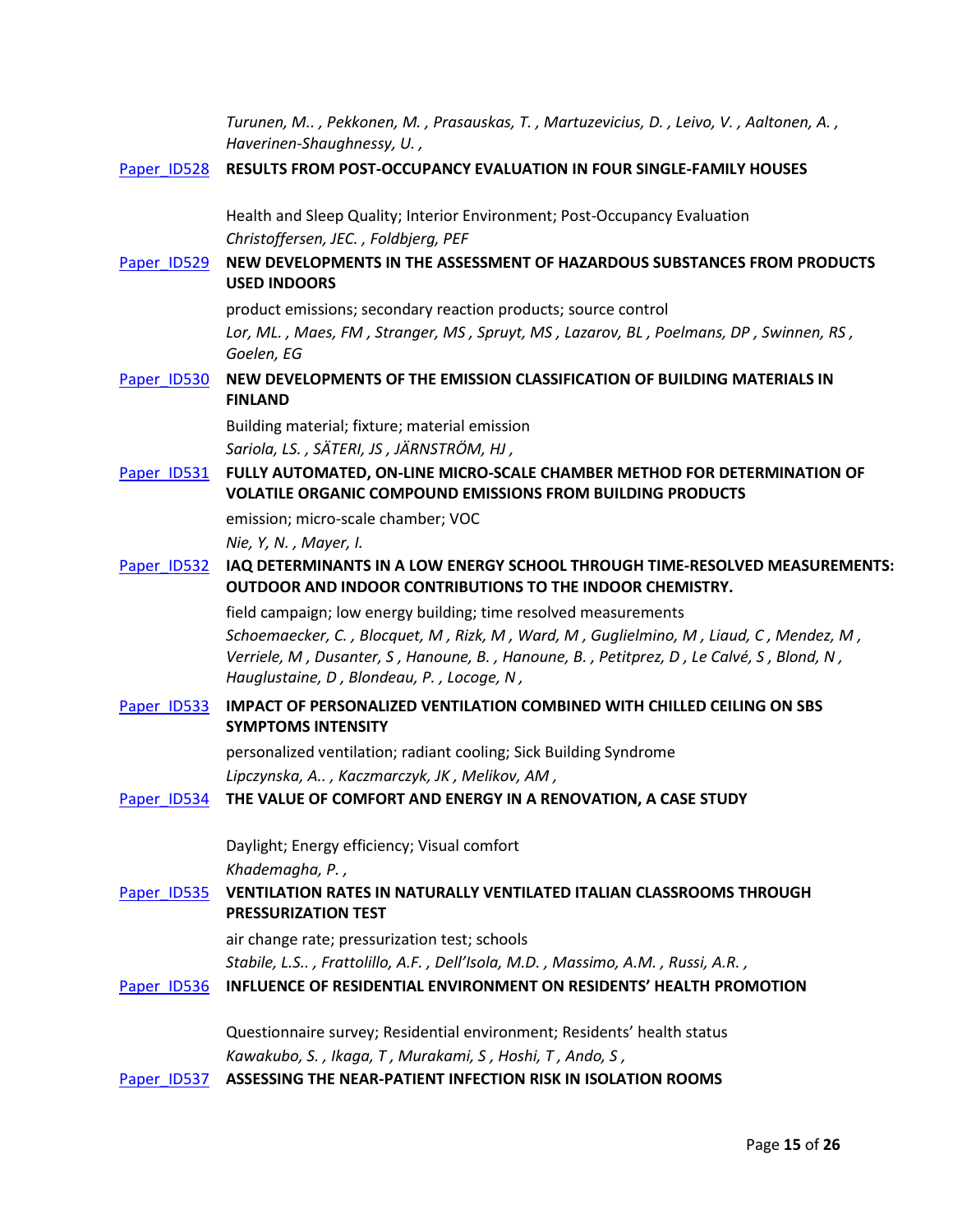bacteriological tests; gas tracer; Isolation rooms *Beato Arribas, B.. , McDonagh, Dr.A. , Noakes, Dr. C. , Sleigh, Dr. P.A. , McDonagh, Dr.A. ,* 

| Paper ID538 | <b>ENERGY EFFICIENT MODERNIZATION OF HOUSING STOCK: DEMONSTRATION OF IMPACTS ON</b><br><b>INDOOR ENVIRONMENTAL QUALITY IN NORTHERN EUROPE</b>             |
|-------------|-----------------------------------------------------------------------------------------------------------------------------------------------------------|
|             | Exposure assessment; Indoor environmental quality; Residential buildings                                                                                  |
|             | Martuzevicius, D, Prasauskas, T., Du, L., Taubel, M., Leivo, V., Kiviste, M., Haverinen-<br>Shaughnessy, U.,                                              |
| Paper ID539 | INDOOR AIR QUALITY IMPROVEMENT BY PHOTOCATALYTIC OXIDATION                                                                                                |
|             | Coating; Photocatalysis; Titanium dioxide                                                                                                                 |
|             | Lorencik, S., Yu, Q.L., Brouwers, H.J.H.,                                                                                                                 |
| Paper ID540 | REVOLUTION/EVOLUTION-DNA SEQUENCING TO IDENITFY INDOOR MICROORGANISMS                                                                                     |
|             | bioinformatics; indoor microbiome; metagenomics<br>Peccia, JP.,                                                                                           |
| Paper ID541 | PM2,5 MEASUREMENT PROTOCOL FOR OFFICES                                                                                                                    |
|             | Offices; Protocol; Yearly average PM2,5                                                                                                                   |
|             | Jacobs, P., Voogt, M                                                                                                                                      |
| Paper ID542 | EVALUATING THE CONSEQUENCES OF RETROFITTING RESIDENTIAL MULTI-FAMILY BUILDINGS<br>ON INDOOR ENVIRONMENTAL QUALITY, COMFORT, HEALTH AND USER SATISFACTION  |
|             | Comfort; Health; Indoor environmental quality                                                                                                             |
|             | Kluizenaar, Y., Jong, P de, Cornelissen, HJM, Vliet, MRA van                                                                                              |
| Paper ID543 | <b>ASSESSMENT TOOL FOR BUILDING MATERIALS</b>                                                                                                             |
|             | assessment tool; building material; sustainability                                                                                                        |
|             | Lima Vasconecelos, SLV.,                                                                                                                                  |
| Paper ID544 | DEVELOPMENT OF AN ASSESSMENT PROTOCOL: THE IMPACT OF ENERGY RETROFITS ON<br>INDOOR ENVIRONMENTAL QUALITY AND PUBLIC HEALTH IN THE EXISTING BUILDING STOCK |
|             | Assessment protocol; Indoor environmental quality; Retrofits                                                                                              |
|             | Du, L, Leivo, V., Martuzevicius, D., Turunen, M., Prasauskas, T., Kiviste, M., Haverinen-<br>Shaughnessy, U.,                                             |
| Paper ID545 | AN ALTERNATIVE VENTILATION SYSTEM FOR OPERATING THEATRES: A FULL-SCALE<br><b>EXPERIMENTAL STUDY ON THE PERFORMANCE OF A LOCAL VENTILATION SYSTEM</b>      |
|             | Air quality; Relative particle concentration; Surgical side infection                                                                                     |
|             | Visser, IM., Loogman, J., Loomans, M.G.L.C., Kort, H.S.M., Sanden, N.P.M. van der, Noor, R.J.R.,<br>Burgmeijer, E.R.T., Wieren, P. van                    |
| Paper ID546 | ON ASSOCIATIONS BETWEEN EXPOSURE TO HOUSEHOLD CHEMICAL PRODUCTS AND ASTHMA<br>AND ALLERGIES AMONG CHILDREN IN TIANJIN, CHINA                              |
|             | Chemical products; Children; Health                                                                                                                       |
|             | Hou, J, Sun, YX, Kong, XR, Wang, P, Zhang, QN, Sundell, J                                                                                                 |
|             |                                                                                                                                                           |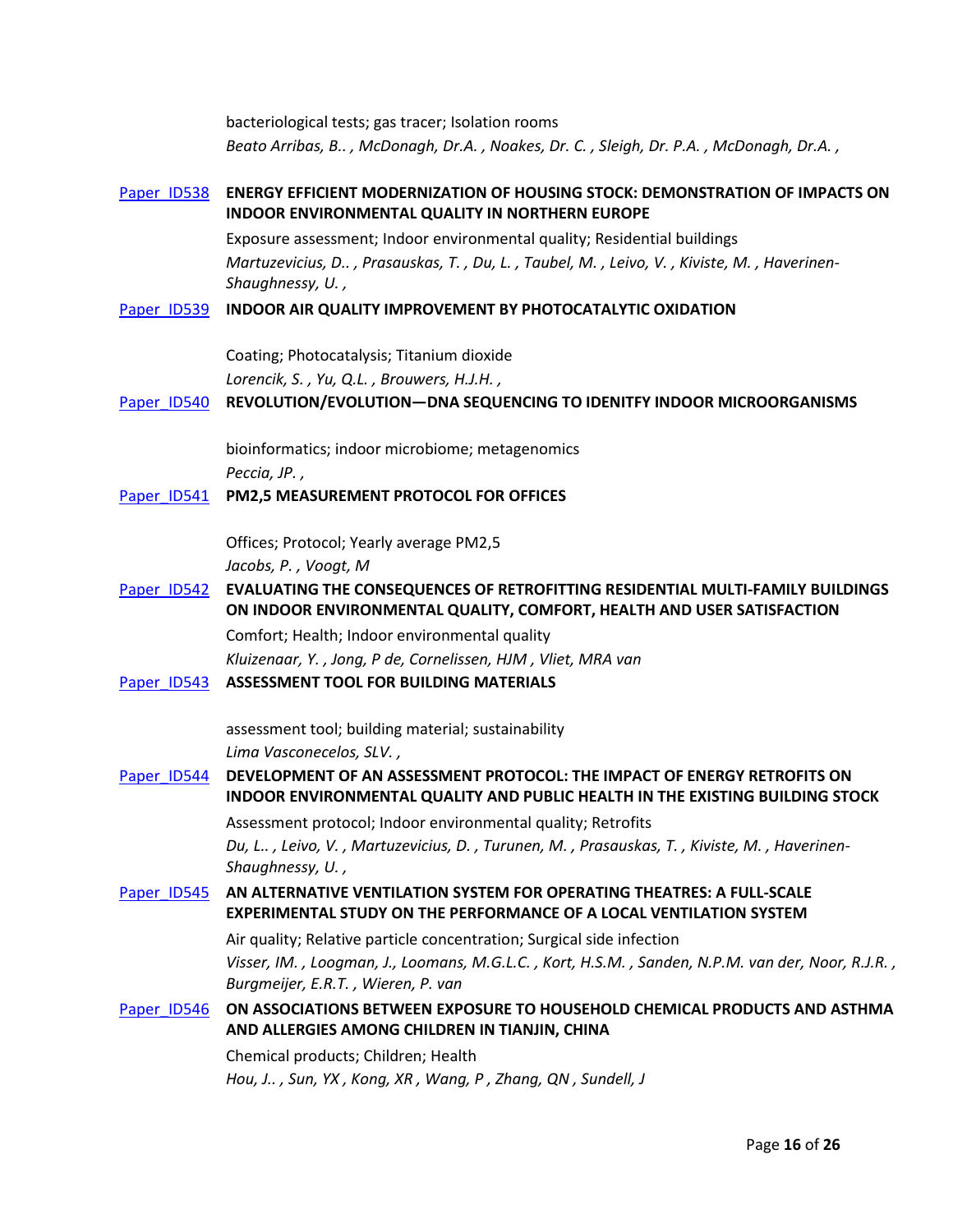**HEALTHY BUILDINGS** EUROPE 2015<br>18-20 May 2015 Eindhoven, The Netherlands

## Paper\_ID547 **LONG TERM PERFORMANCE OF PARTICULATE AIR-FILTER IN AN OFFICE ENVIRONMENT**

|             | efficiency of a filter; ionizer; Particulate air filter                                                                                                                                   |
|-------------|-------------------------------------------------------------------------------------------------------------------------------------------------------------------------------------------|
|             | Afshari, ALA., Iqbal, AHI, Bergsøe, NCB,                                                                                                                                                  |
| Paper ID548 | BEDROOM ENVIRONMENTAL CONDITIONS IN AIRTIGHT MECHANICALLY VENTILATED<br><b>DWELLINGS</b>                                                                                                  |
|             | Bedroom ventilation; Carbon dioxide; Indoor air quality                                                                                                                                   |
|             | McGill, G.M., Oyedele, L.O, Keeffe, G.K, Mc Allister, K.M, Sharpe, T,                                                                                                                     |
| Paper ID549 | <b>INSUFFICIENT AIR SUPPLY RATES IN NEW BUILT APARTMENTS WITH ENERGY EFFICIENT</b><br><b>VENTILATION - INCLUDING ASPECTS OF HUMAN PERCEPTION AND BEHAVIOR</b>                             |
|             | Air supply rates; apartments; user interaction                                                                                                                                            |
|             | Nordquist, BN., Fransson, VF                                                                                                                                                              |
| Paper ID550 | <b>IMPROVING SCHOOL INDOOR AIR QUALITY</b>                                                                                                                                                |
|             | IAQ enhancement; Source control; source identification                                                                                                                                    |
|             | Stranger, M, Constandt, K.C., Staelens, J.S., Maes, F.M., Lazarov, B.L., Lor, M.L., Goelen, E.G.                                                                                          |
| Paper ID551 | <b>INDEX OF INDOOR AIRBORNE FUNGAL SPORES POLLUTION IN BRUSSELS HABITAT</b>                                                                                                               |
|             | Green Ambulance; Habitat; Indoor Airborne Moulds                                                                                                                                          |
|             | CHASSEUR, CC., Bladt, ., Wanlin, .,                                                                                                                                                       |
| Paper ID552 | DETERMINATION OF RADON EXHALATION FROM BUILDING MATERIALS IN DYNAMICALLY<br><b>OPERATED TEST CHAMBERS BY USE OF COMMERCIALLY AVAILABLE MEASURING DEVICES</b>                              |
|             | Building material; Radon exhalation; VOC emission test chamber                                                                                                                            |
|             | Hofmann, MH., Richter, MR, Jann, OJ,                                                                                                                                                      |
| Paper ID553 | THERMAL COMFORT OF DISPLACEMENT VENTILATION IN ENVIRONMENTS WITH DIFFERENT<br><b>TEMPERATURE GRADIENTS</b>                                                                                |
|             | displacement ventilation; indoor climate; thermal comfort                                                                                                                                 |
|             | Möhlenkamp, M, Schmidt, M., Wick, A., Gores, I., Müller, D.,                                                                                                                              |
| Paper ID554 | <b>QUANTIFYING THE IMPACT OF ENVIRONMENTAL PARAMETERS ON THE FORMATION OF</b><br>SECONDARY REACTION PRODUCTS FROM TERPENE/OZONE REACTIVE CHEMISTRY UNDER<br><b>CONTROLLED ATMOSPHERES</b> |
|             | Environmental test chamber (ETC); Monoterpenes; Secondary reaction products (SRP)                                                                                                         |
|             | Maes, FM., Stranger, Marianne, Lor, Marc, Poelmans, David, Swinnen, Rudi, Goelen, Eddy                                                                                                    |
| Paper ID555 | ASSESSING THE RELATIONSHIP BETWEEN OUTDOOR AIR POLLUTION AND INDOOR AIR<br><b>QUALITY IN NATURALLY VENTILATED CLASSROOMS: A CASE STUDY FROM CHILE</b>                                     |
|             | IAQ; Naturally ventilated schools; Particulate matter (PM)                                                                                                                                |
|             | Caceres-Araya, C, Shrubsole, CS, Altamirano-Medina, HA,                                                                                                                                   |
| Paper ID556 | <b>ENHANCE TOTAL HEAT RECOVERY FOR VENTILATION WITH FLASH EVAPORATIVE COOLING</b>                                                                                                         |
|             | enaporative cooling; total heat recovery; ventilation                                                                                                                                     |

*Fang, FL. , Yuan, YS , Yang, Dr. ,*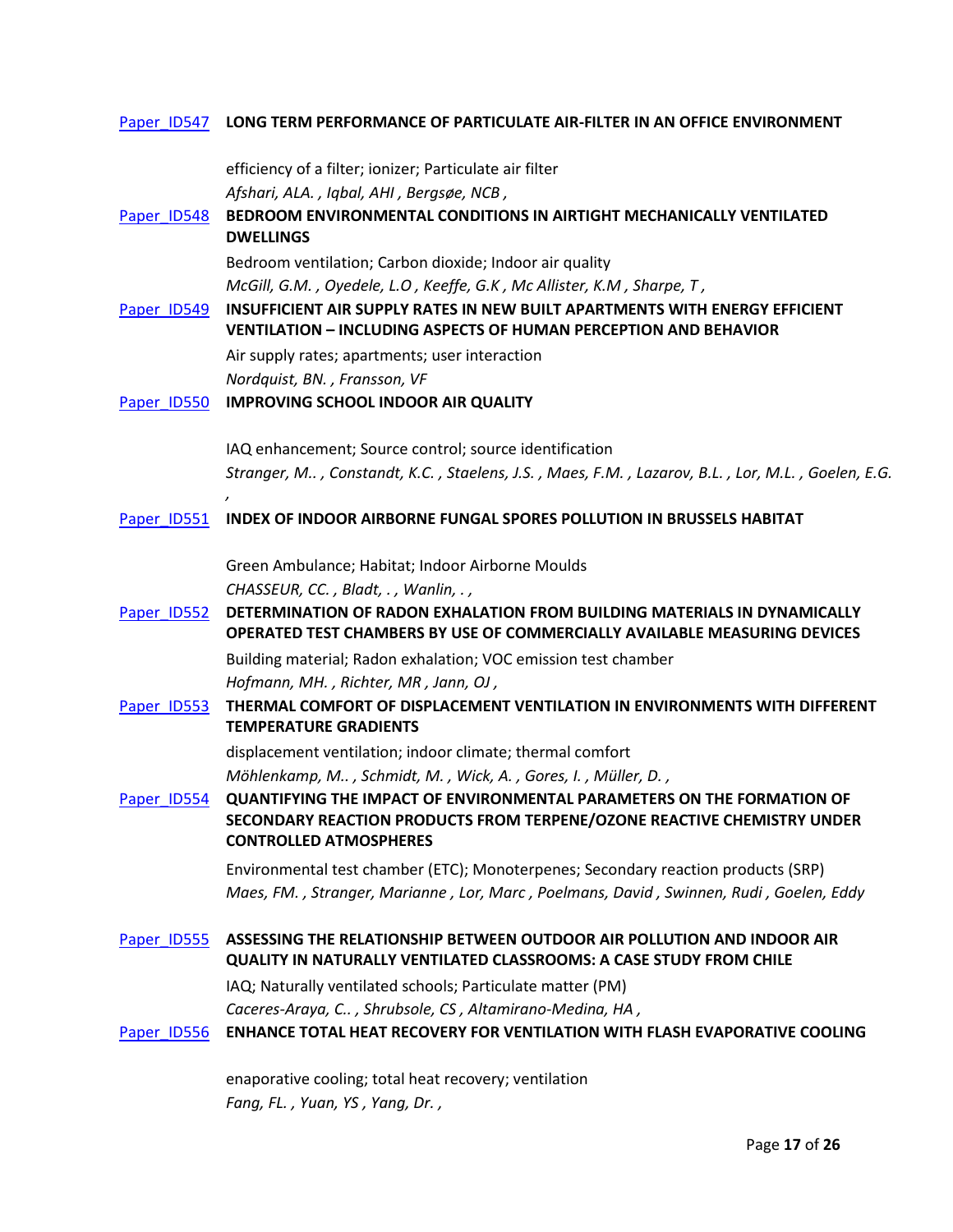**HEALTHY BUILDINGS** EUROPE 2015<br>18-20 May 2015 Eindhoven, The Netherlands

| Paper ID557 | THE ASSESSMENT OF ODOUR ANNOYANCE IN INDOOR ENVIRONMENT - A NEW CONCEPT<br>USING STATISTICALLY DERIVED ACCEPTANCE LIMITS     |
|-------------|------------------------------------------------------------------------------------------------------------------------------|
|             | naphthalene; odour threshold; PD-value                                                                                       |
|             | Schmidt, MS., Thumulla, J. T., Kroczek, C. K., Lisow, W., Mertens, J. M., Weis, N. W., Pilgramm,<br>M. P.,                   |
| Paper ID559 | <b>EXPERIMENTAL ANALYSIS OF SINGLE-SIDED VENTILATION THROUGH A CENTRE PIVOT ROOF</b><br><b>WINDOW</b>                        |
|             | centre-pivot roof window; onsite experiments; Single-sided ventilation<br>Iqbal, A.H.I,                                      |
| Paper ID560 | A MODEL FULL-SCALE EXPERIMENT FOR NATURAL VENTILATION IN A CUBIC STRUCTURE: THE<br><b>REFRESH PROJECT.</b>                   |
|             | Turbulence; Urban areas; Ventilation                                                                                         |
|             | Gough, H L., Halios, C.H, Barlow, J.F,                                                                                       |
| Paper ID561 | MOISTURE AND THE INDOOR MICROBIOME                                                                                           |
|             | Fungi; Measurement; Moisture<br>Siegel, JA.,                                                                                 |
| Paper ID562 | THE ROLE OF SURFACES IN THE TRANSMISSION OF BIOAEROSOLS FROM SOURCE TO PATIENT<br>IN HOSPITAL SINGLE AND MULTI-BED ROOMS     |
|             | Airflow; bioarosols; infection modelling                                                                                     |
|             | King, MFK., Noakes, CJN, Sleigh, PA,                                                                                         |
| Paper ID563 | <b>IMPACT OF SENSOR POSITION IN A ROOM ON THE ENERGY PERFORMANCE OF SPACE</b><br><b>HEATING AND COOLING SYSTEMS</b>          |
|             | coupled simulation; energy performance; sensor position                                                                      |
|             | Rösler, MR., Felsmann, CF, Gritzki, RG, Kandzia, CK                                                                          |
| Paper ID564 | ROOM AIRFLOW MEASUREMENTS IN A SIMPLIFIED ROOM GEOMETRY                                                                      |
|             | benchmark; experimental investigations; room air flow structures<br>Kandzia, CK.,                                            |
| Paper ID565 | MEASUREMENTS OF VOCS IN A LOW ENERGY BUILDING USING PTR-TOF-MS: COMPARISON OF<br><b>INDOOR AND OUTDOOR BTEX MEASUREMENTS</b> |
|             | Low energy building; Proton Transfer Reaction Mass Spectrometry; Volatile Organic Compounds                                  |
|             | Ward, M.K.M, Schoemaecker, C., Locoge, N., Dusanter, S., Hanoune, B,                                                         |
| Paper ID566 | VOC EMISSIONS FROM OZONE INITIATED SURFACE REACTIONS WITH PVC FLOORING FROM A<br><b>CLASSROOM</b>                            |
|             | Ozone uptake; Protron transfer reaction mass spectrometry; Volatile Organic Compounds                                        |
|             | Ward, M.K.M, Mendez, M, Schoemaecker, C.,                                                                                    |
| Paper ID567 | A CASE STUDY OF AIR QUALITY AND VENTILATION HABITS IN A SCHOOL / OFFICE BUILDING<br><b>WITH NATURAL VENTILATION</b>          |
|             | Indoor air quality; Tracer gas measurements; Ventilation habits<br>Krajcík, M,                                               |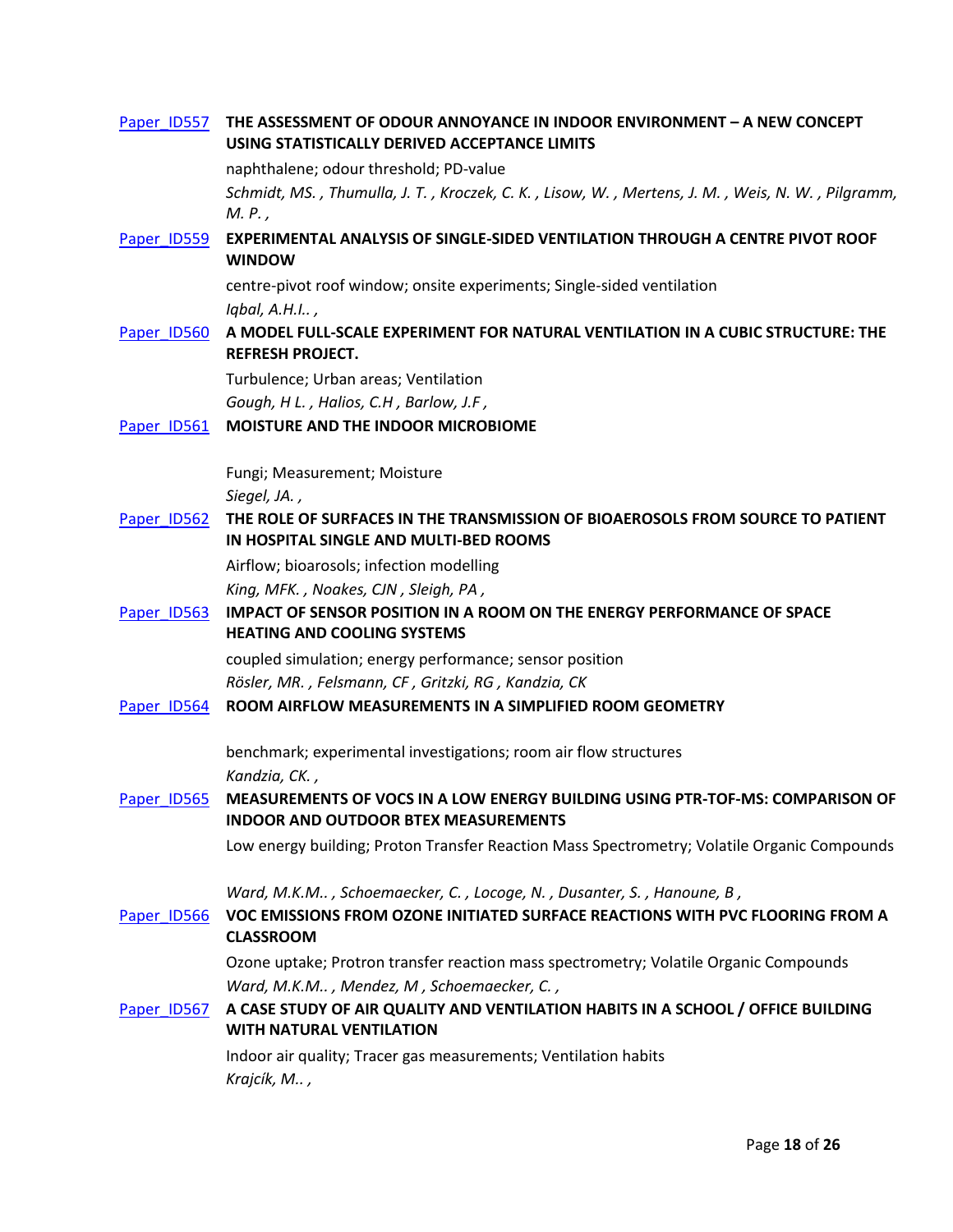

## Paper\_ID568 **THE ROLE OF DESIGN IN HEALTHY BUILDINGS – AN ACTORNETWORK PERSPECTIVE**

|             | Actor-network theory; Housing design; Indoor environment practices<br>Oeien, TBO.,                                                                   |
|-------------|------------------------------------------------------------------------------------------------------------------------------------------------------|
| Paper ID569 | OLFACTOMETRIC DETERMINATION OF THE ODOUR DETECTION THRESHOLD AND THE<br><b>IDENTIFICATION THRESHOLD OF NAPHTHALENE</b>                               |
|             | Naphthalene; odour detection threshold; PAH                                                                                                          |
|             | Lisow, W, Schmidt, MS, Mertens, JM, Thumulla, JT, Weis, NW, Köhler, MK, Pilgramm, MP,                                                                |
| Paper ID570 | SENSORIC ODOUR TESTING ACCORDING TO DIN 16000-28 FOR THE EVALUATION OF BUILDING<br><b>PRODUCTS - FIRST RESULTS</b>                                   |
|             | Building products; Sensoric odour testing; VOC emissions                                                                                             |
|             | Hofmann, HH., Weis, NW, Mertens, Mt, Köhler, MK, Siemers, US, Neuweger, BN, Nitschke, FN                                                             |
| Paper ID571 | <b>ESTIMATING HUMAN THERMAL SENSATION REGARDING INHOMOGENEOUS INDOOR</b><br><b>ENVIRONMENTS USING LOCAL ENERGY BALANCE EQUATIONS: A NEW APPROACH</b> |
|             | energy balance; heat conduction; thermal sensation                                                                                                   |
|             | Schmidt, C, Wölki, D.W., Grün, G. G., Treeck, CvT van                                                                                                |
| Paper ID572 | <b>IMPROVING AIR TIGHTNESS OF STRUCTURES TO IMPROVE INDOOR AIR QUALITY</b>                                                                           |
|             | Air leakages; Improving air tightness; Repair method                                                                                                 |
|             | Laine, KL.,                                                                                                                                          |
| Paper ID574 | DEVELOPMENT OF A NEW INDEX FOR INDOOR PM2.5                                                                                                          |
|             | air quality; fine particles; index                                                                                                                   |
|             | Säteri, J O., Rantala, V                                                                                                                             |
| Paper ID575 | SUBJECTIVE EXPERIMENTS ON RELATIONSHIPS BETWEEN INDOOR ENVIRONMENT AND<br>AROUSAL STATE AND BETWEEN AROUSAL STATE AND WORK PERFORMANCE               |
|             | Arousal state; Productivity; Work performance                                                                                                        |
|             | Goto, T., Koganei, M, Hiramatsu, M,                                                                                                                  |
| Paper ID576 | SUBJECTIVE EXPERIMENT ON CAUSAL RELATIONSHIP BETWEEN INDOOR TEMPERATURE AND<br>OCCUPANTS' PERFORMANCE MEDIATED BY AROUSAL STATE                      |
|             | Arousal state; Productivity; Work performance                                                                                                        |
|             | Goto, T., Koganei, M, Hiramatsu, M,                                                                                                                  |
| Paper ID577 | INTRODUCTION OF THE EUROPEAN COMMISSION'S 7TH ENVIRONMENTAL ACTION<br>PROGRAMME FOR VEHICLE INTERIOR AIR QUALITY - VIAQ                              |
|             | (S)VOC; 7th Framework; VIAQ                                                                                                                          |
|             | Widdowson, Caroline., Calder, Hannah, Williams, James,                                                                                               |
| Paper ID578 | HARMONISING ANALYSIS OF VOCS FROM SPRAY POLYURETHANE FOAM INSULATION                                                                                 |
|             | Microchamber; SPF; VOC                                                                                                                               |
|             |                                                                                                                                                      |

*Widdowson, Caroline. ,*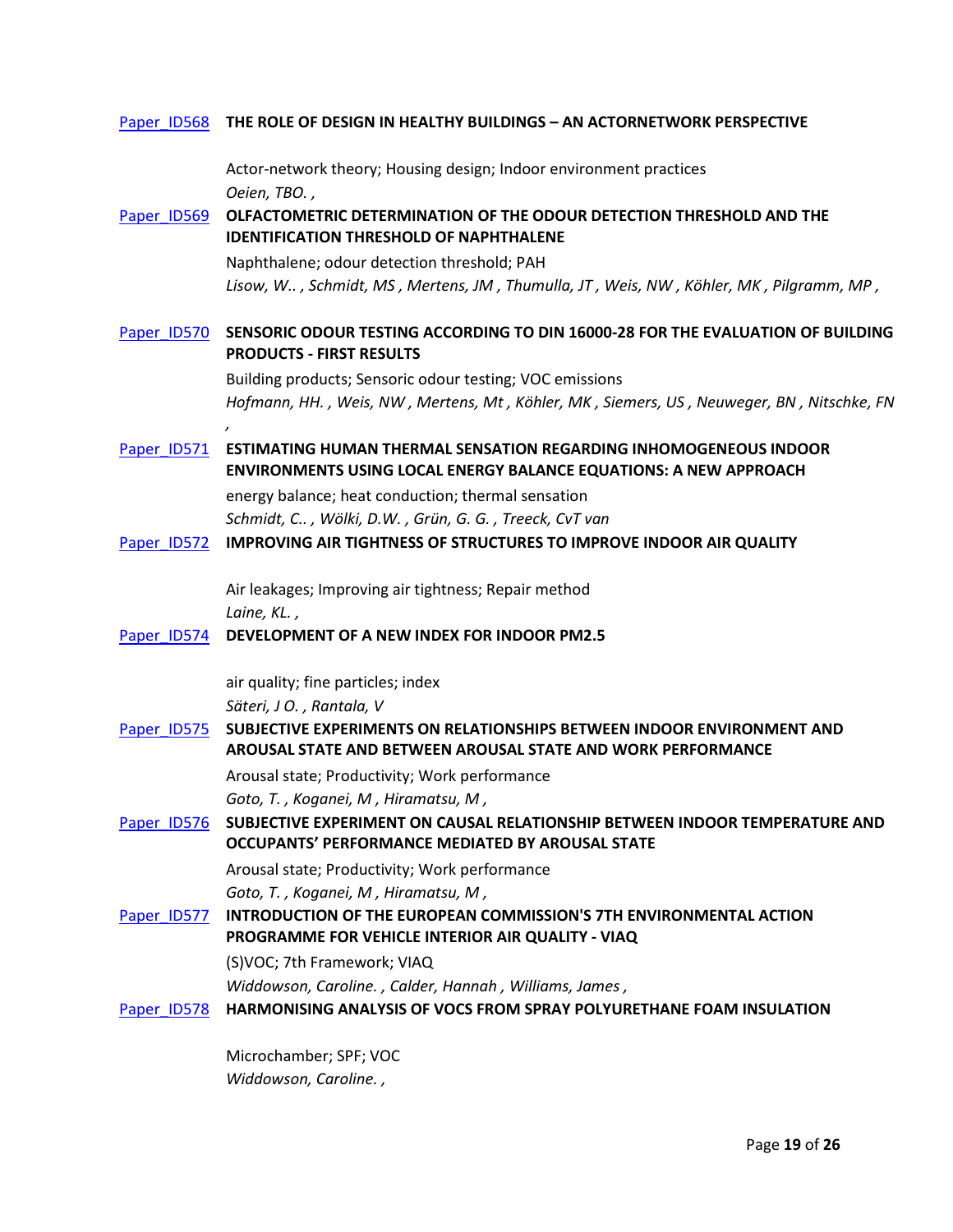

#### Paper\_ID579 **RADON EQUILIBRIUM FACTOR MEASUREMENTS IN AN AIR-CONDITIONED AUDITORIUM**

Air-conditioning; Equilibrium factor; Radon progeny *Polednik, PB. , Grzadziel, GD , Dudzinska, DM , Bilska, BI , Kozak, KK , Mazur, MJ , Skwarczynski, M , Skwarczynski, M*  Paper\_ID580 **THE METHODS FOR EVALUATION OF INDOOR AIR QUALITY** carbon dioxide; evaluation; indoor air quality *Dobiášová, L.D.. ,*  Paper\_ID581 **OPERATIVE TEMPERATURE DRIFTS AND OCCUPANT SATISFACTION WITH THERMAL ENVIRONMENT IN THREE OFFICE BUILDINGS USING RADIANT HEATING/ COOLING SYSTEM** Operative temperature drift; Radiant heating/cooling; Thermal comfort *Kolarik, J.. , Toftum, J , Olesen, B. ,*  Paper\_ID583 **ANALYSIS OF TOTAL CELL COUNT IN BUILDING MATERIAL - A NEW WAY TO ASSESS MICROBIAL CONTAMINATION AFTER WATER DAMAGES - DETERMINING THE MICROBIOLOGICAL TOTAL CELL COUNT IN BUILDING MATERIAL, USING FLUORESCENCE MICROSCOPY WITH ACRIDINE ORANGE** fluoreszence; mold; total cell count *Meider, JM. , Dr. Palmgren, UP*  Paper\_ID584 **MEASUREMENTS OF THE PERCEIVED AIR QUALITY IN SHOPPING CENTERS** emissions from goods; perceived air quality; perceived intensity *Müller, D.. , Panaskova, JP , Hegemann, D. , Dr. Braunstein, VB*  Paper\_ID585 **CHANGES OF RADON AND ITS DECAY PRODUCT CONCENTRATIONS IN AN AIR-CONDITIONED AUDITORIUM** Aerosol particles; Radon; Radon progeny *Bilska, IB. , Polednik, BP , Dudzinska, MD , Kozak, KK , Mazur, JM , Grzadziel, DG , Siuta-Olcha, ASO , Skwarczynski, MS*  Paper\_ID586 **THE OPTIMISATION OF A NEW LOW VOLUME AIR SAMPLING METHOD FOR THE DETERMINATION OF FLAME RETARDANTS** Air monitoring; Flame retardants; Mixed bed sampling *Lazarov, BL. , Stranger, MS , Maes, FM , Lor, ML , Swinnen, RS , Spruyt, MS , Goelen, EG , Covaci, AC*  Paper\_ID587 **DESIGN IN THE WORKPLACE - THE BIOPHILIA IMPERATIVE** Biophilic; Health; Productivity *Arkel, J.G.. ,*  Paper\_ID588 **INDOOR AIR QUALITY IN 34 NURSERIES IN BRUSSELS** Green Ambulance; Indoor Air Quality; Nurseries *Bladt, S. , Wanlin, M , Lecointre, C , Liebens, C , Vanderslagmolen, S , Chasseur, C*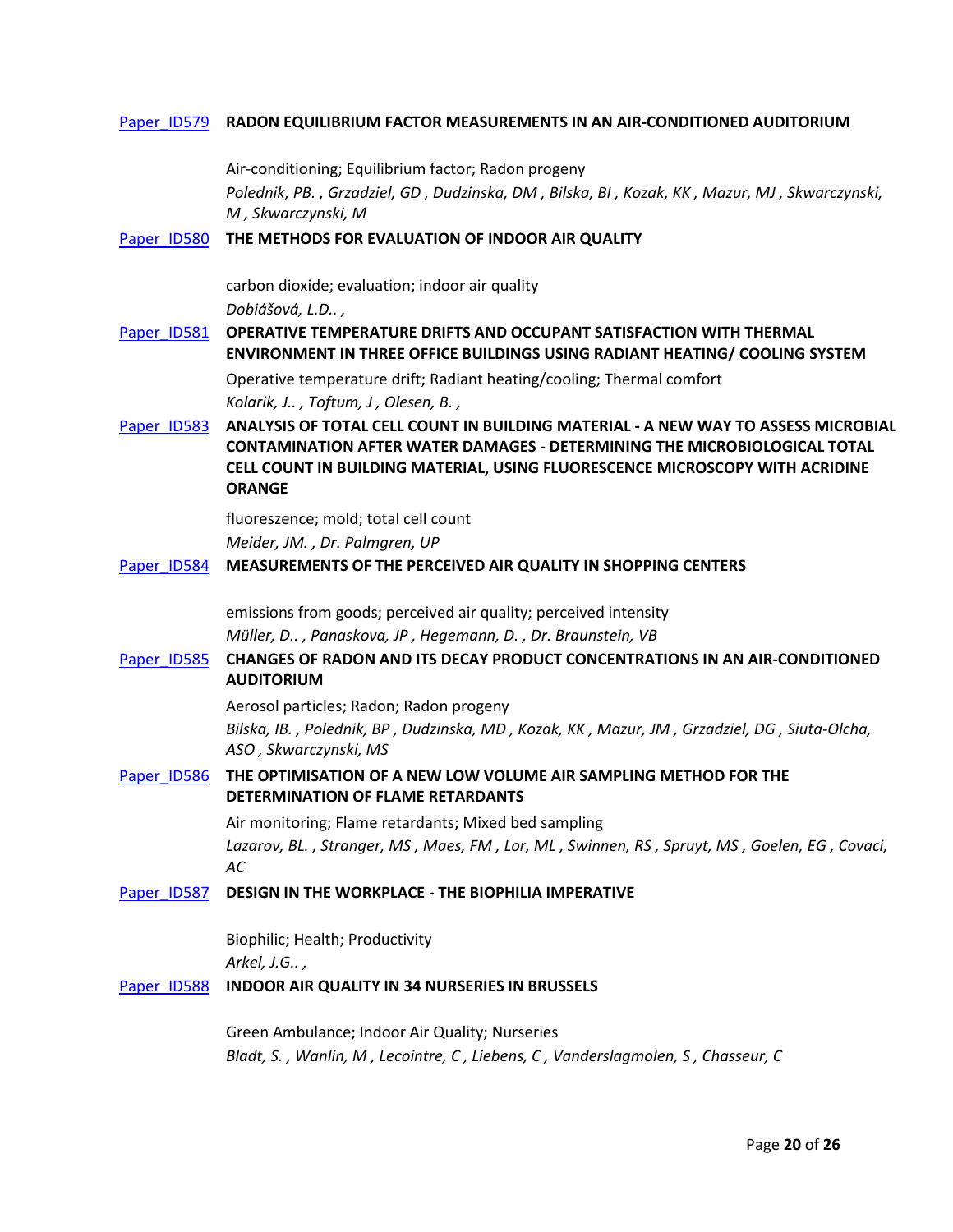

| Paper ID589 | AN ANALYSIS OF INTEGRATED EXTERIOR SHADING AND INDOOR LIGHTING CONTROL FROM<br><b>OPERATION LEVEL</b>                                  |
|-------------|----------------------------------------------------------------------------------------------------------------------------------------|
|             | Daylight utilization; Dimmable lighting control; Energy Efficiency                                                                     |
|             | Sun, J., Li, Z. Xiao, F.                                                                                                               |
| Paper ID590 | A MEASUREMENT SETUP TO TEST INSTRUMENTS FOR DETECTING SWEAT                                                                            |
|             | comfort; sweat detection; thermal neutral zone                                                                                         |
|             | Verhaart, J, Snoeren, R., Li, R., Zeiler, W.                                                                                           |
| Paper ID591 | <b>REDUCING THE RISK OF VOC EMISSIONS: A PRODUCT EMISSIONS REVIEW</b>                                                                  |
|             | Certification; Standards; VOCs                                                                                                         |
|             | Black, MSB.,                                                                                                                           |
| Paper ID593 | BENCHMARK AND REQUIREMENT TO COMFORT LEVELS BY USE OF ACTIVE HOUSE TOOLS                                                               |
|             | Air quality, Daylight evaluation,; Nearly Zero Energy Buildings; Thermal comfort, Guideline,<br>Eriksen, KEE.,                         |
| Paper ID594 | <b>MEASUREMENTS OF CAPTURE EFFICIENCY OF RANGE HOODS IN HOMES</b>                                                                      |
|             | Capture efficiency; home; Range hood                                                                                                   |
|             | Simone, A, Sherman, M.H.S., Walker, I.S.W., Singer, B.C.S., Delp, W.W.D., Stratton, J.C.S.                                             |
| Paper ID596 | THE PSYCHOLOGY OF THERMAL COMFORT: INFLUENCES OF THERMO-SPECIFIC SELF-EFFICACY<br><b>AND CLIMATE SENSITIVENESS</b>                     |
|             | climate sensitiveness; specific self-efficacy; thermal comfort                                                                         |
|             | Hawighorst, MH., Schweiker, MS, Wagner, AW,                                                                                            |
| Paper ID597 | <b>REVISITING VALIDATION METHODS OF OCCUPANT BEHAVIOUR MODELS</b>                                                                      |
|             | building performance simulation; Model validation; Occupant behaviour modelling                                                        |
|             | Wolf, S.W, Schweiker, M.S., Wagner, A.W., Treeck, C. van                                                                               |
| Paper ID598 | URBAN POLLUTION AND INDOOR AIR QUALITY, AN UNDISPUTED RELATIONSHIP: CFD<br>MODELLING OF SINGLE-SIDED POLLUTANT INGRESS                 |
|             | Building CFD; pollutant ingress;                                                                                                       |
|             | King, MFK., Noakes, CJN, Barlow, JFB,                                                                                                  |
| Paper ID599 | AIR EXCHANGE RATES AND MIGRATION OF VOCS IN BASEMENTS AND RESIDENCES                                                                   |
|             | Air Exchange Rates; Basements; VOCs                                                                                                    |
|             | Batterman, A., Du, Liuliu, Godwin, C, Rowe, Zachary, Chin, JY, Breen, M                                                                |
| Paper ID600 | <b>REQUIREMENTS AND TESTING TO SECURE INDOOR AIR QUALITY - MALODOROUS</b><br><b>POLYPROPYLENE FOIL - A METHOD STUDY</b>                |
|             | Odour; Test methods; VOC                                                                                                               |
|             | Jönsson, M, Gustavsson, PEG, Bude, MB, Larsen, AL                                                                                      |
| Paper ID601 | <b>EXPOSURES IN HOMES, SCHOOLS AND COMMUTING MICROENVIRONMENTS: THE</b><br>SIGNIFICANCE OF TRAFFIC-RELATED AIR POLLUTANTS FOR CHILDREN |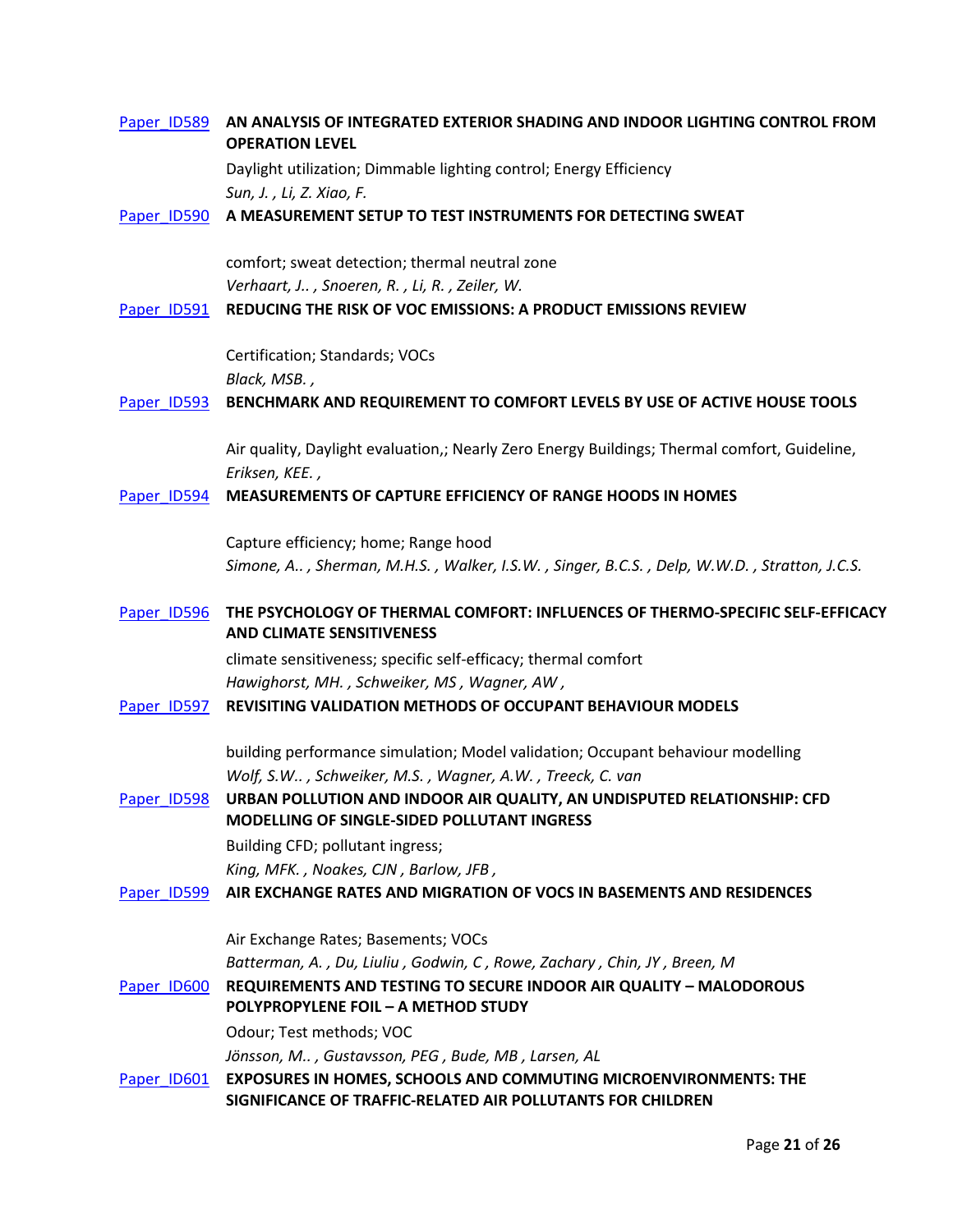**CONFERENCE** *PROCEEDINGS*



HEALTHY BUILDINGS FUROPE 2015 18-20 May 2015 Eindhoven, The Netherlands

*Estokova, AE. , Palascakova, L , Kridlova-Burdova, E ,*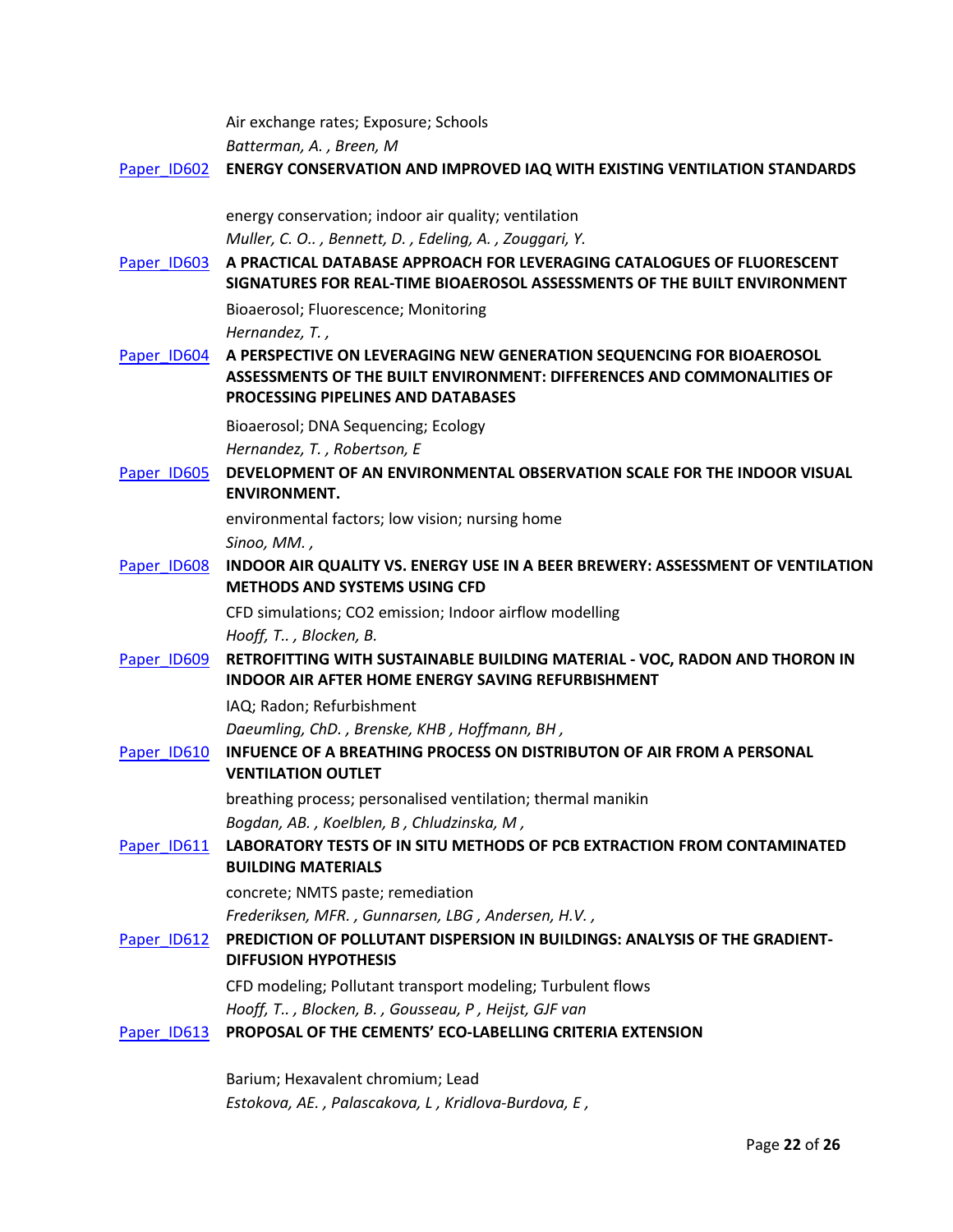

# Paper\_ID614 **BUILDING FOR HEALTH; BEYOND SATISFACTION** health; ICF; indoor environmental quality *Kort, HSM. ,*  Paper\_ID615 SUMMER THERMAL COMFORT COMPLIANCE ASSESSMENT IN APARTMENT BUILDINGS building simulation; summer thermal comfort; verification methods *Simson, R.S.. ,*  Paper\_ID616 **REVIEW OF DERMAL EXPOSURE FACTORS CONCERNING THE PHTHALATES IN CONSUMER PRODUCTS**  Consumer product; Dermal exposure; Phthalates *Mizukoshi, A.. , Azuma, K. dr., Banba, IB dr., Okumura, JO dr.* Paper\_ID619 **THE FEASIBILITY OF VENTILATION TOWER TO ENHANCE CROSS-VENTILATION PERFORMANCE IN A DETACHED HOUSE LOCATED IN URBAN AREA** Computational fluid dynamics; Cross-ventilation; Ventilation rate *Kamioka, H.K.. , Kurabuchi, T.K. , Lee, S.L. ,*  Paper\_ID621 **HOUSING, EQUITY, ENERGY AND CLIMATE CHANGE** Climate change; Equity; Housing and energy *Braubach, M.. ,*  Paper\_ID622 **THE IMPACT OF INCREASED AIRFLOW RATES ON INDOOR TEMPERATURES OF PASSIVE HOUSE IN THE NETHERLANDS** overheating; Passive house; Ventilative cooling *Barbosa, R.. , Loomans, M.G.L.C. , Hensen, J.L.M. , Barták, M*  Paper\_ID623 **AN INTERVENTION STUDY ON INDOOR AIR POLLUTION SOURCES IN MODERN OFFICE BUILDINGS: RESULTS FROM THE OFFICAIR PROJECT** cleaning products; intervention; Offices *Carrer, P.. , Fossati, SF , Piazza, SP , Dell'Ombra, ND , Pasqual, EP , Cattaneo, AC , Cavallo, DC , Mabilia, RM , Bartzis, JB ,*  Paper\_ID625 **ON THE EFFECT OF THE NUMBER OF PERSONS IN ONE OFFICE ROOM ON OCCUPANTS PHYSIOLOGICAL AND SUBJECTIVE RESPONSES UNDER SUMMER CONDITIONS** Perceived control; Performance; Thermal comfort *Schweiker, Ms. , Wagner, aw*  Paper\_ID626 **RELATIONSHIP BETWEEN HEALTH SYMPTOMS AND INDOOR AIR QUALITIES OF DIFFERENT AGE GROUPS** Indoor Air Parameters; Indoor Air Quality; Sick Building Syndrome *Bhattacharjee, S. , Wachter, HPW*  Paper\_ID627 **DEVELOPMENT OF A NOVEL SAMPLING METHOD FOR NICOTINE IN SECONDHAND TOBACCO SMOKE** Nicotine; Tobacco; *Noguchi, M.N.. , Yamasaki, A.Y. , Arashidani, K.A , Suzuki, Y.S , Fukushima, Y.F , Tanaka, F.T*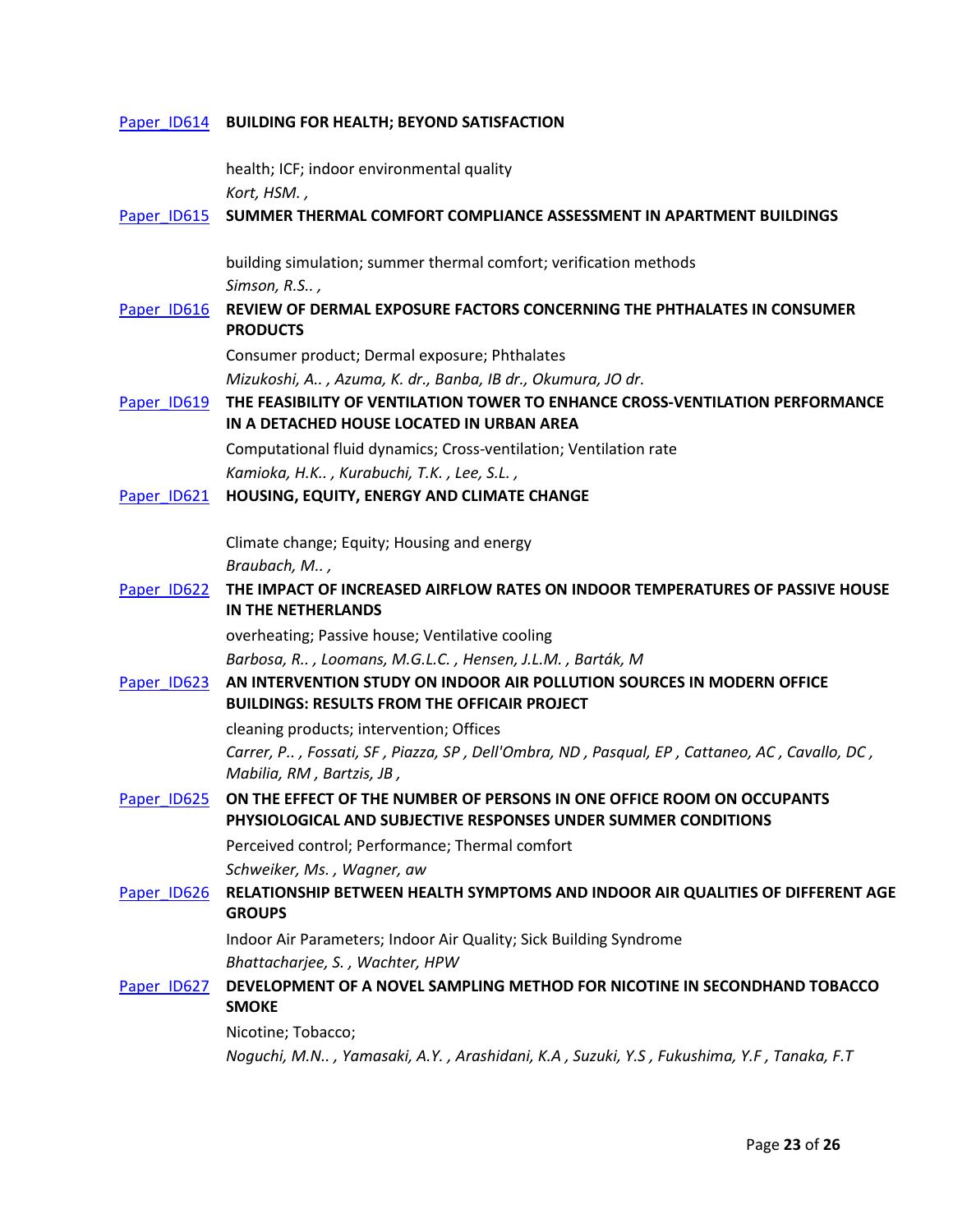

## Paper\_ID628 **PERCEIVED CONTROL OVER INDOOR CLIMATE AND ITS IMPACT ON DUTCH OFFICE WORKERS**

| Paper ID629 | adaptive comfort; individual control; usability of controls<br>Boerstra, A.C, Loomans, M.G.L.C., Hensen, J.L.M.,<br><b>IMPROVING INDOOR AEROSOL EXPOSURE ASSESSMENT BY EXCLUDING NON-OCCUPANCY</b><br><b>DATA SEQUENCES</b> |
|-------------|-----------------------------------------------------------------------------------------------------------------------------------------------------------------------------------------------------------------------------|
|             | exposure assessment; particles;<br>Wierzbicka, A, Bohgard, M, Pagels, J.H., Dahl, A., Löndahl, J., Hussein, T., Swietlicki, E.,<br>Gudmundsson, A.                                                                          |
| Paper ID631 | HOUSE OWNERS' EXPERIENCE AND SATISFACTION WITH DANISH LOW-ENERGY HOUSES                                                                                                                                                     |
|             | Low-energy houses; Occupant satisfaction; Perceived indoor climate<br>Knudsen, H, Kragh, J.                                                                                                                                 |
| Paper ID632 | ADVANCED AIR DISTRIBUTION METHOD COMBINED WITH DEODORANT MATERIAL FOR<br><b>EXPOSURE REDUCTION TO BIOEFFLUENTS CONTAMINANTS IN HOSPITALS</b>                                                                                |
|             | air cleaning; hospital environment; local air distribution                                                                                                                                                                  |
| Paper ID633 | Bivolarova, M. P. B, Chiyomi, C. M., Melikov, A. K. M., Zhecho, Z. D. B.<br>PERFORMANCE ASSESSMENT OF A VENTILATED MATTRESS FOR POLLUTION CONTROL OF THE<br><b>BED MICROENVIRONMENT IN HEALTHCARE FACILITIES</b>            |
|             | advanced local ventilation; bed microenvironment; pollution control                                                                                                                                                         |
|             | Bivolarova, M. P. B, Melikov, A. K. M., Zhecho, Z. D. B.,                                                                                                                                                                   |
| Paper ID634 | EFFICIENT LOCAL PERSONAL COOLING WITH FLUCTUATING AIRFLOWS                                                                                                                                                                  |
|             | air movement; local cooling; thermal comfort                                                                                                                                                                                |
|             | Bakker, L.G, Hoes-van-Oeffelen, E.C.M., Hordijk, G.J., VandenHam, E.R.                                                                                                                                                      |
| Paper ID635 | <b>CHARACTERIZATION OF VOLATILE COMPOUNDS EMISSIONS DURING INCENSE BURNING</b>                                                                                                                                              |
|             | benzene; formaldehyde; incense                                                                                                                                                                                              |
|             | Maupetit, F, NICOLAS, MN                                                                                                                                                                                                    |
| Paper ID636 | <b>COMPARISON OF TWO HUMAN THERMOREGULATION MODELS USING STABLE AND</b><br><b>TRANSIENT CONDITIONS</b>                                                                                                                      |
|             | Mutinode model; Thermoregulation; Transient condition                                                                                                                                                                       |
|             | Ogata, O., Streblow, S, Tanabe, S, Müller, D                                                                                                                                                                                |
| Paper ID637 | THE EFFECT OF ENERGY PERFORMANCE LEGISLATION ON OVERHEATING OF DUTCH OFFICE<br><b>BUILDINGS: EXPLORATORY STUDY OF FIELD STUDY DATA OF THE LAST 15 YEARS</b>                                                                 |
|             | EPC; Overheating; Thermal Comfort                                                                                                                                                                                           |
|             | Beuker, T.C, Boerstra, A.C.                                                                                                                                                                                                 |
| Paper ID639 | IINFLUENCE OF PUPIL ACTIVITIES AND CLEANING PRODUCTS ON INDOOR AIR QUALITY IN<br><b>SCHOOLS</b>                                                                                                                             |
|             | cleaning products; pupil supplies; VOC emission                                                                                                                                                                             |
|             | Nicolas, MN., MANDIN, CM, MAUPETIT, FM, DERBEZ, MD                                                                                                                                                                          |
| Paper ID640 | EFFECTS OF THE LOCATIONS OF AIR CLEANER, AIR SUPPLY, EXHAUST, AND HUMAN ON CLEAN<br>AIR AMOUNT INHALED BY THE HUMAN; A COMPUTATIONAL STUDY                                                                                  |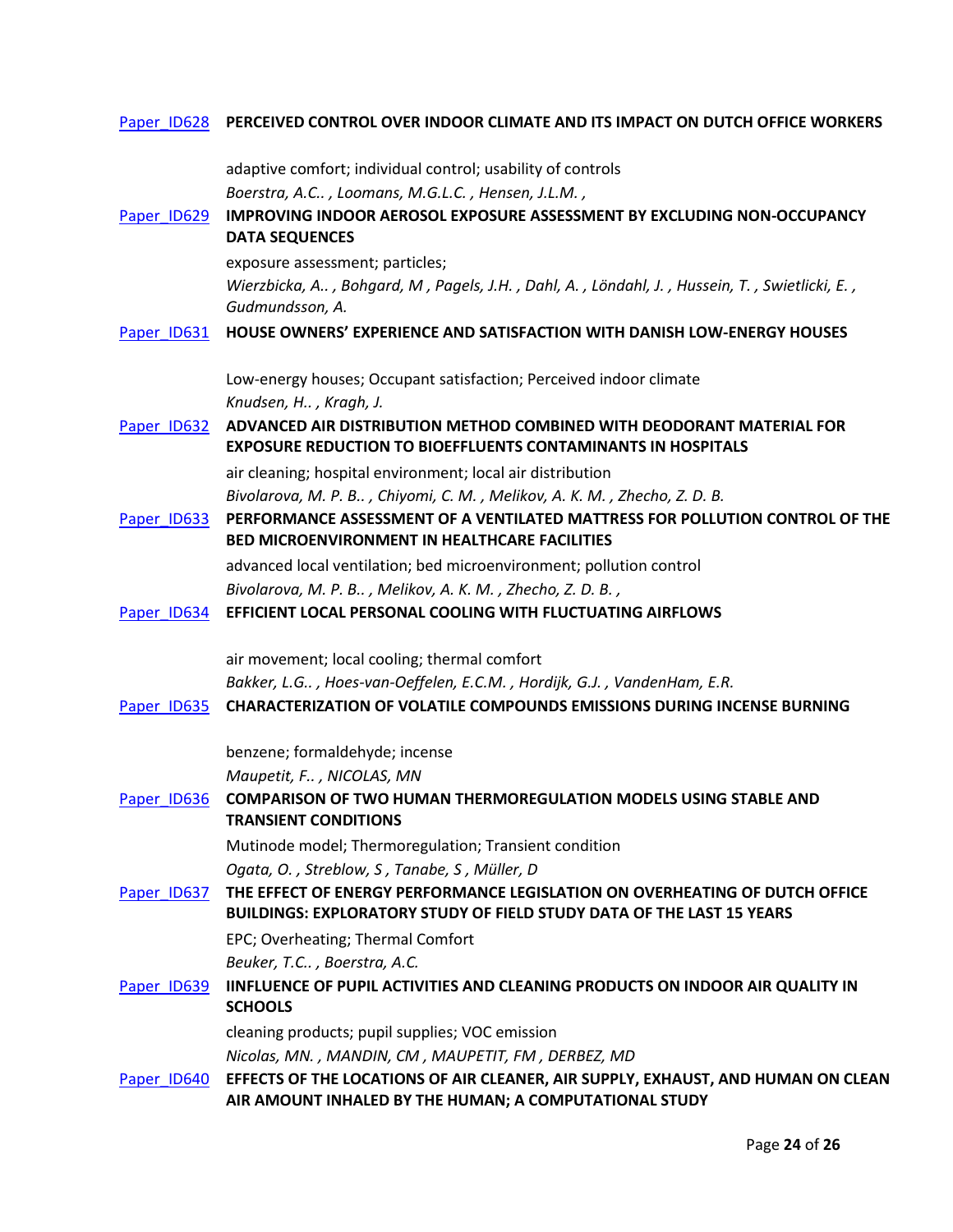

Air cleaning; CFD; Human-based ventilation *Abolfazl, Mr.. , Ardkapan, Mr. , Rahimi, M ,* 

Paper\_ID641 **ADSORPTION CHARACTERISTICS OF SEMI-VOLATILE ORGANIC COMPOUNDS ON SETTLED DUST**

Adsorption; House dust; Semi Volatile Organic Compounds (SVOC) *Nomura, K.N. , Kagi, N.K , Namiki, N.N , Kondo, K.K , Tanaka, Y.T , Fujii, S.F* 

Paper\_ID643 **OPTIMIZATION OF AIR CURTAIN PERFORMANCE BY PARTICLE IMAGE VELOCIMETRY MEASUREMENTS AND COMPUTATIONAL FLUID DYNAMICS SIMULATIONS: TURBULENCE MODEL VALIDATION**

Air curtain; Impinging jet; PIV measurements

*Khayrullina, A.A.. , Hooff, T.A.J. van, Blocken, B.J.E. , Heijst, G.J.F. van*

Paper\_ID644 **SECONDARY ORGANIC AEROSOL COMPOSITION FORMED FROM VOLATILE ORGANIC COMPOUNDS ON VARIOUS ENVIRONMENTAL CONDITIONS.**

indoor environment; secondary organic aerosol (SOA); volatile organic compound (VOC) *Arai, M.A.. , Kagi, N. , Fujii, S. , Namiki, N. , Sekiguchi, K. , Azuma, K. , Suwa, Y. , Tamura, H.* 

### Paper\_ID645 **A NEW AND IMPROVED LIVING ENVIRONMENT FOR PEOPLE WITH DEMENTIA**

dementia; design solution; user-centered *Vermeulen, E.A.F.. , Hordijk, G.J.* 

Paper\_ID646 **CFD ANALYSIS OF VENTILATIVE COOLING IN A GENERIC ISOLATED BUILDING EQUIPPED WITH VENTILATION LOUVERS**

> Air exchange efficiency; CFD simulations; Heat removal effectiveness *Kosutova, K. , Hooff, T.A.J van, Blocken, B.J.E , Hensen, J.L.M*

Paper\_ID647 **IMPACTS OF PARTICLE PENETRATION COEFFICIENT AND DEPOSITION RATE IN BUILDING AS A STABLE CONDITION**

> Deposition rate; Particle; Penetration coefficient *Lee, B.H.L. , Yeo, M.S.Y.*

Paper\_ID648 **CONTROLLING POLLUTANTS DURING NEW CONSTRUCTION TO REDUCE EXPOSURE UPON OCCUPANCY**

Chemical; Construction; Particulate

*Grimes, CEG. ,* 

Paper\_ID649 **LAWS, REGULATIONS AND THEIR INTERPRETATION: THE CASE OF HIGH INDOOR TEMPERATURES IN GERMANY**

> Indoor environmental quality; litigation; overheating *Hellwig, RTH. , Dr. Bux, K*

Paper\_ID650 **THE INFLUENCE OF THE INDOOR ENVIRONMENT ON SLEEP QUALITY**

indoor air quality; sleep quality; thermal environment *Urlaub, S. , Grün, G , Foldbjerg, P , Sedlbauer, K* 

### Paper\_ID651 **PSYCHOACOUSTIC AND PEOPLE-CENTRED APPROACH**

acoustic comfort; office planning; Psychoacoustics